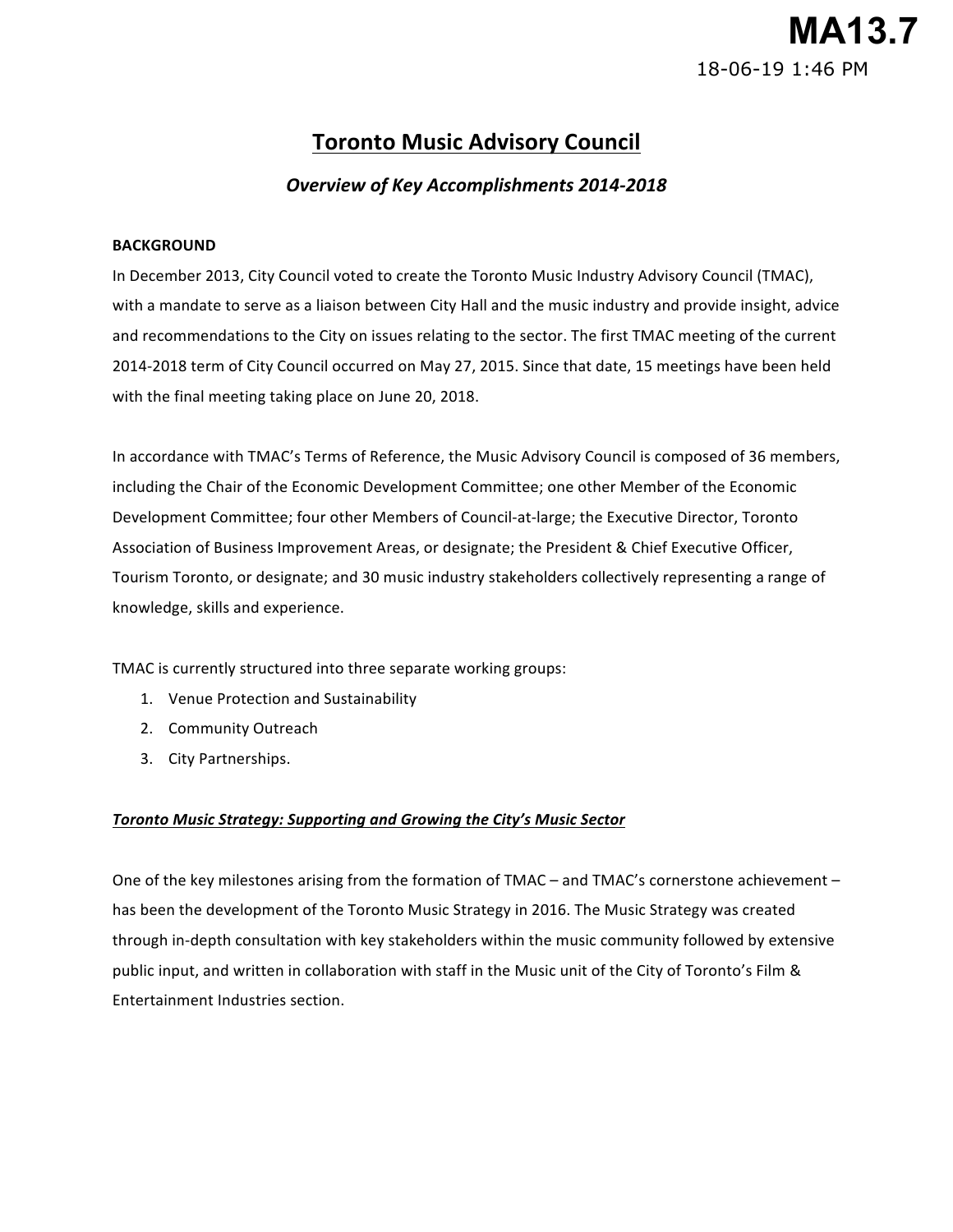The **Music Strategy** identifies six major strategic areas for action:

- Support an environment friendly to music creators.
- Encourage the business of music in Toronto.
- Support music education.
- Promote Toronto's music sector locally and internationally.
- Foster alliances with other music cities around the world.
- Implement a process for monitoring progress and measuring success.

Since the Music Strategy was adopted by City Council in 2016, many of its suggested actions have been accomplished, with many others currently in progress. TMAC's ongoing role has primarily been to add detail to the Music Strategy's general suggestions through specific recommendations, helping guide the work of City staff in creating meaningful change to benefit Toronto's musicians and music community.

## **WHAT WE ACHIEVED**

Below are key objectives that TMAC has spearheaded efforts to address, as well as priority actions that have been executed in collaboration with City staff.

#### *1) Creating an Environment and Opportunities to Support Local Musicians*

TMAC has advocated for the development of policies and initiatives that support Toronto artists. Major accomplishments include:

- Arts / Music in the Parks (2016): The project arose from a recommendation in the Toronto Music Strategy and was initiated by City Councillor John Filion. Parks Forestry & Recreation, the Toronto Arts Council, and City Music staff collaborated to create a new free PF&R permit category to allow grassroots music event organizers access to park permits. The program is continuing for 2018.
- **Toronto Music Directory (2016):** An interactive map and searchable catalogue of local music industry services, retailers, supporting organizations and venues accessible online at City of Toronto website. The project is to be expanded in 2018 to include individual artist listings.
- *YYZ Live (2017)*: Inspiration for this performance series arose from a recommendation in the Toronto Music Strategy. After the success of the 2017 program, Music staff have worked with Pearson Airport to renew YYZ Live for 2018. A minimum of 150 performances (75 artists) will play on stages at Terminals 1 and 3 between June - December.
- Live from City *Hall / City Hall Live (2016):* This program provides paid showcases approximately 40 local acts annually, with total attendance of over 12,000. Performances take place at City Hall and at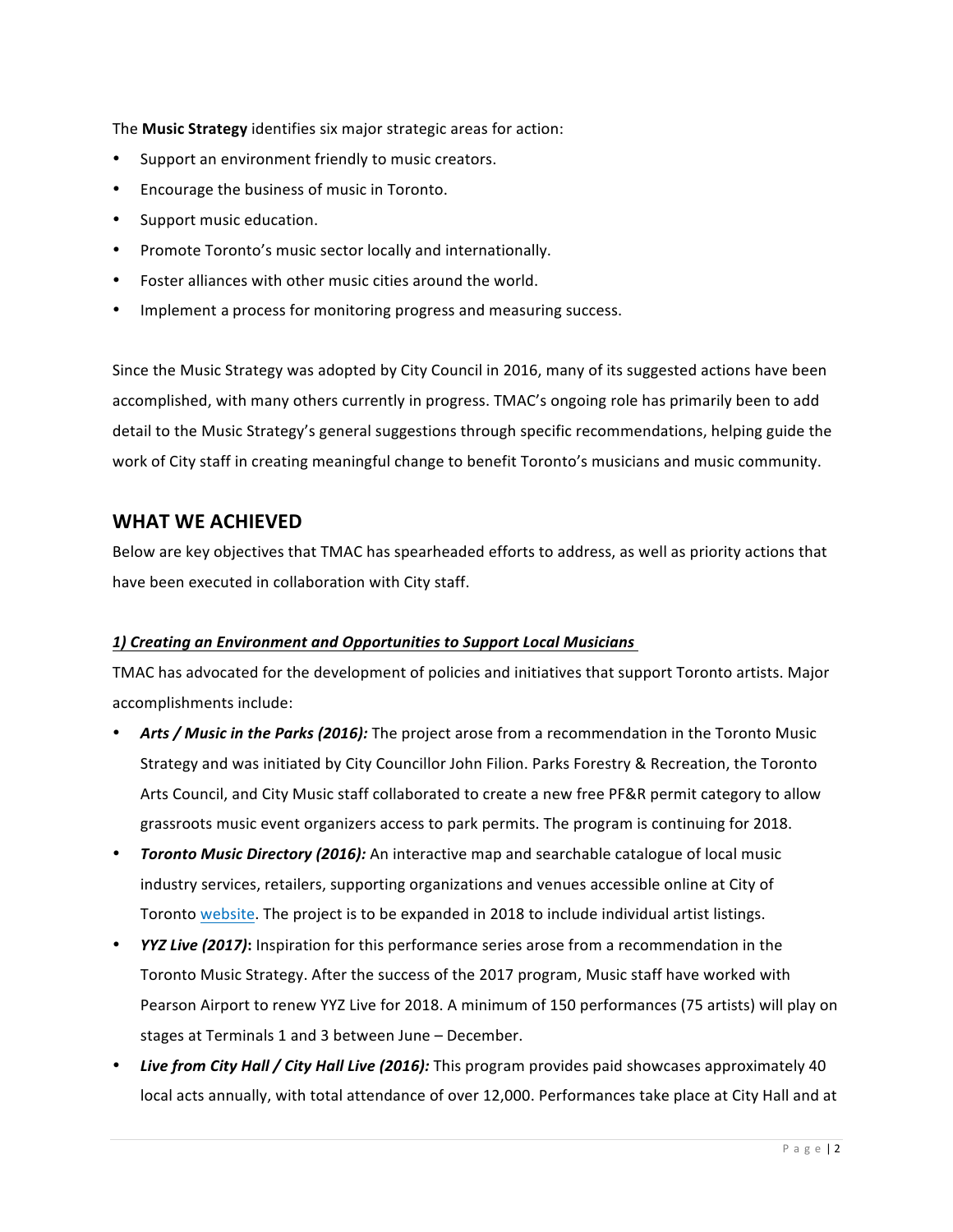venues around Toronto, in partnership with industry & community organizations. Music staff have renewed external sponsorship to continue the program throughout 2018.

#### **PILOT PROGRAMS**

Several priority recommendations by TMAC are still pending official Council approval, but are designed to uplift and support local music creators. These pilot programs currently include:

- *Tour Bus Parking:* A pilot program with three venues was done to alleviate parking restrictions of musician tour buses, and will be expanded to include more venues.
- Musician Loading Zones: A selection of venues is being chosen to pilot this program to create dedicated loading zones for musicians near live music venues.
- **Entertainment Zone Study:** A pilot study was done of entertainment venues along College Street to resolve issues concerning business licensing.
- Postering: Creation of dedicated postering zones differentiated from existing generic ones.
- *Wayfinding:* Adding music venues as cultural destinations to maps and kiosks via TO360. Music staff are taking steps to coordinate with other city departments to help enact these recommendations.

#### *2) Addressing Regulatory Burdens of Music Venues.*

 TMAC has spearheaded efforts and worked in collaboration with City Music staff and other city departments to advocate for the amendment of policies and by-laws to ease the regulatory burdens on music venues. This includes policies that aim to streamline regulations and permit processes or remove unnecessary bureaucratic hurdles for venues and spaces.

 Major accomplishments include:

- **Eliminating postering enforcement (2015):** Music venues were often fined for illegal postering by Municipal Licensing & Standards (MLS), often with no evidence of the venue's culpability. Following efforts by Councillor John Filion and Music staff, MLS altered their policies to halt this practice in September 2015. Music staff have remained engaged with MLS leadership to request that bylaw officers be reminded of the revised postering enforcement guidelines.
- **Chapter 591, Noise By-Law Review (2016 to present):** Various ongoing noise by-law-related initiatives are still under review by relevant city departments. It is important to note the influence of TMAC in these developments, particularly in light of the Music Strategy's recommendation that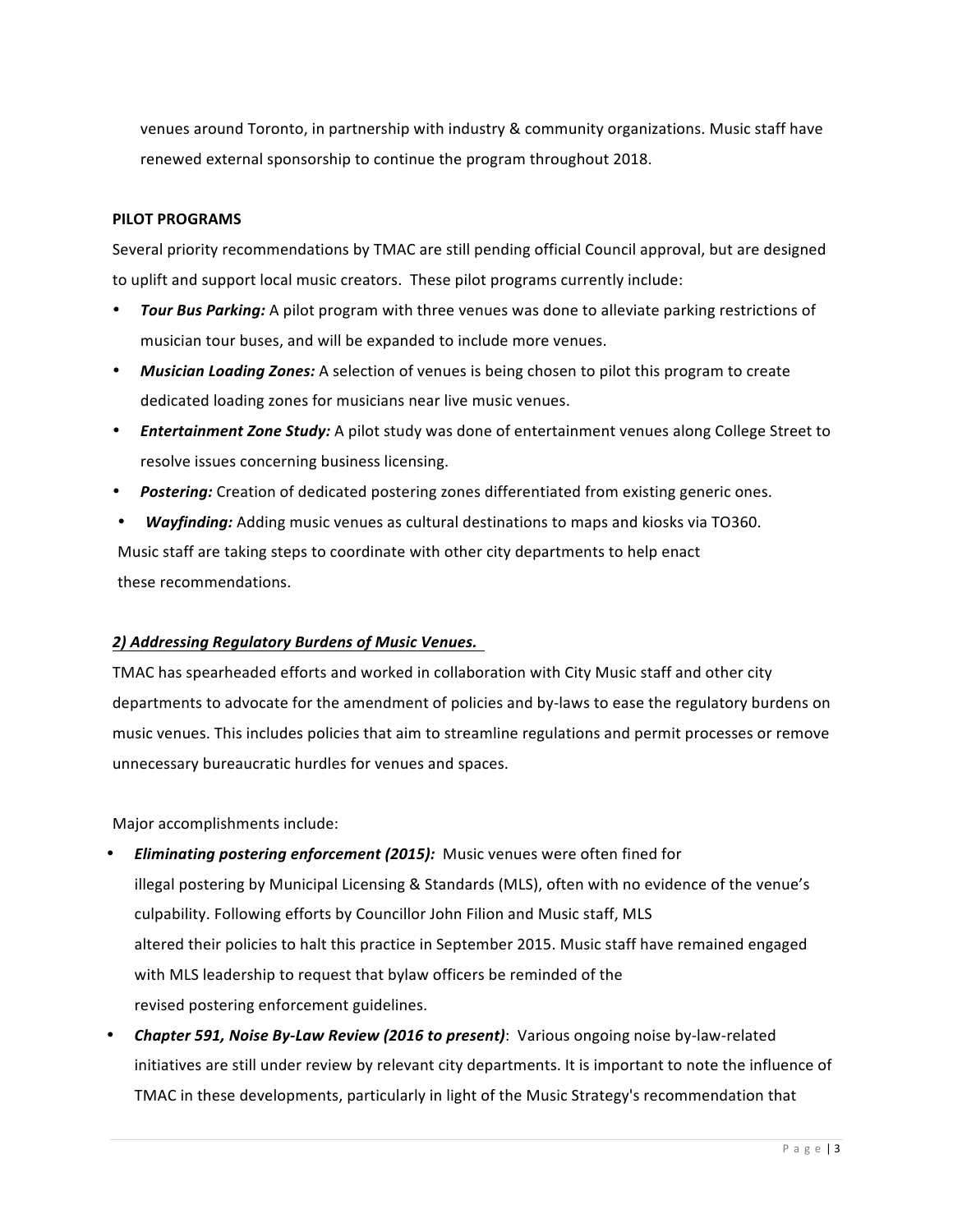"noise regulations must balance the interests of residents and other businesses with those of venues and concert promoters, ensuring the well-being of the music industry as well as the wider public interest without unnecessary restrictions and fines."

- $\circ$  **Formal Submission (2016)**: TMAC members provided music-industry expert opinion on the January 2016 proposed revisions of the Noise By-law, which was documented as a formal submission, and TMAC has remained involved in monitoring the progress.
- o Terms of Reference for Noise Impact Studies (upcoming): arising from a recent City Council decision on PG29.4 TO Core: Downtown Plan Official Plan Amendment. Staff at City Planning and Economic Development and Culture (EDC) will develop a terms of reference for Noise Impact Studies for new developments within 120 metres of existing live music venues.
- $\circ$  *Noise Mitigation Program (upcoming)*: arising from a PG29.4 Council decision. Staff and City planning and EDC will investigate the feasibility of the creation of a noise mitigation program to support live music venues city-wide.

#### *3) Measures to Protect Music Venues*

TMAC has advocated for the development of policies that protect existing music venues. In particular, TMAC has actively endorsed adopting a version of the "Agent of Change" principle in Toronto. This principle has now been adopted and is a culmination of several recent decisions at City Hall, a shift that was influenced by TMAC's ongoing recommendations on this issue and its citing of relevant best practices from other jurisdictions.

 Related City Council decisions include:

- **•** *"Agent of Change" Principle for the Downtown Core: Arising from a* recent City Council decision on PG29.4 TO Core: Downtown Plan Official Plan Amendment. The proposed measures are intended to encourage the retention of live music venues, by:
	- $\circ$  Ensuring that live music venues can continue to function without noise-related impact on new residential development
	- o New live music venues located within Mixed Use Areas 1, 2, 3, 4 and Regeneration Areas will be designed and constructed to minimize noise from the premises and provide acoustic attenuation measures that would protect residential uses; and
	- $\circ$  New mixed-use developments located within Mixed Use Areas 1, 2, 3, 4 and Regeneration Areas will be designed and constructed to include acoustic attenuation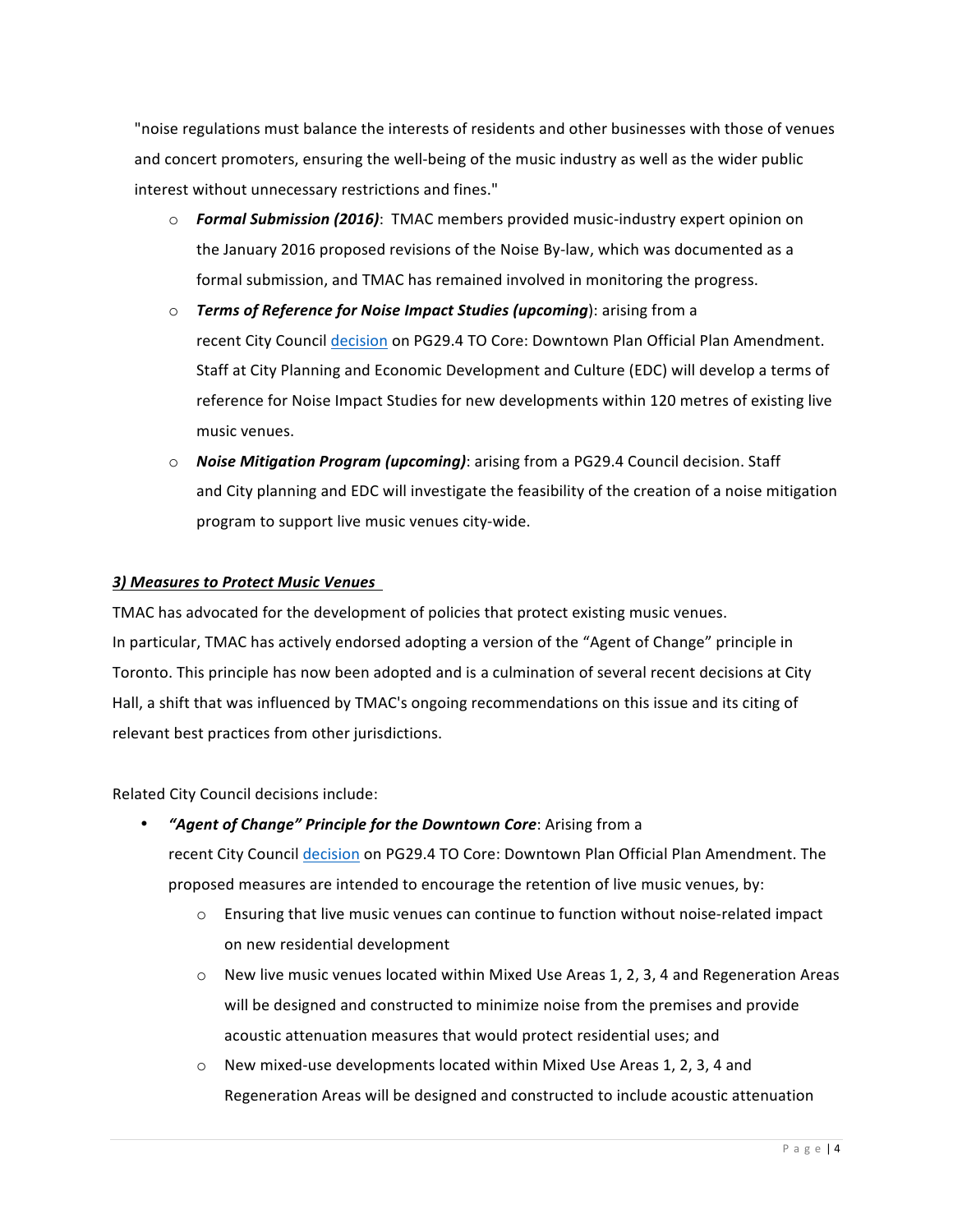measures on-site, or within the building design, to mitigate noise levels from adjacent indoor live music venues and from outdoor live music venues.

• Advisory for Residential Units within 120 Meters of a Live Music Venue for the Downtown Core: Arising from a recent City Council decision on PG29.4 TO Core: Downtown Plan Official Plan Amendment. The proposed measure will require any development containing residential units that are located within 120 metres of a live music venue to include an advisory within the Site Plan Agreement and/or Condominium Declaration that notifies purchasers, lessees and tenants of possible noise that may arise from its proximity to a live music venue.

 TMAC has also advocated for other measures to provide better protection and support for music venues. Some of TMAC's proposed initiatives include:

- Live Music Venue Certification program: The Venue Protection & Sustainability Working Group is currently collaborating with Music staff to develop the concept of this program. Proposed features accompanying "certification" may include: an opportunity to participate in City- supported programs, occasional 4am extensions, and recognition by MLS and Planning divisions of the importance of music venues' business operations.
- **Toronto Music Passport series**: The development of the program is ongoing, with industry-led versions being run in 2017 and 2018.
- **Creation of tax benefits for local live music venues:** A key recommendation of TMAC, modeled after the Creative Co-Location Facilities Property Tax Subclasses.

#### *A)* Supporting the Development of a Robust Night-Time Economy

Cities around the globe are examining various policies to best support their night-time economies. TMAC has advocated for the City of Toronto to take steps towards establishing measures designed to support live venues and other night-time operators.

Key accomplishments include:

- **Night-time Economy Study**: The City of Toronto will participate in the Responsible Hospitality **Institute'**s (RHI) study on nightlife, participating in the logistical planning, and data collection for multiple Hospitality Zone Assessments. The project began in early 2018 and will run for 18 months.
- **Night-time Action Plan:** A Night-Time Economy report was presented at Economic Development Committee in April 2018. Concluding that "Time of day is the new competitive edge for global cities", the report recommendations include EDC leading the development of an action plan for the